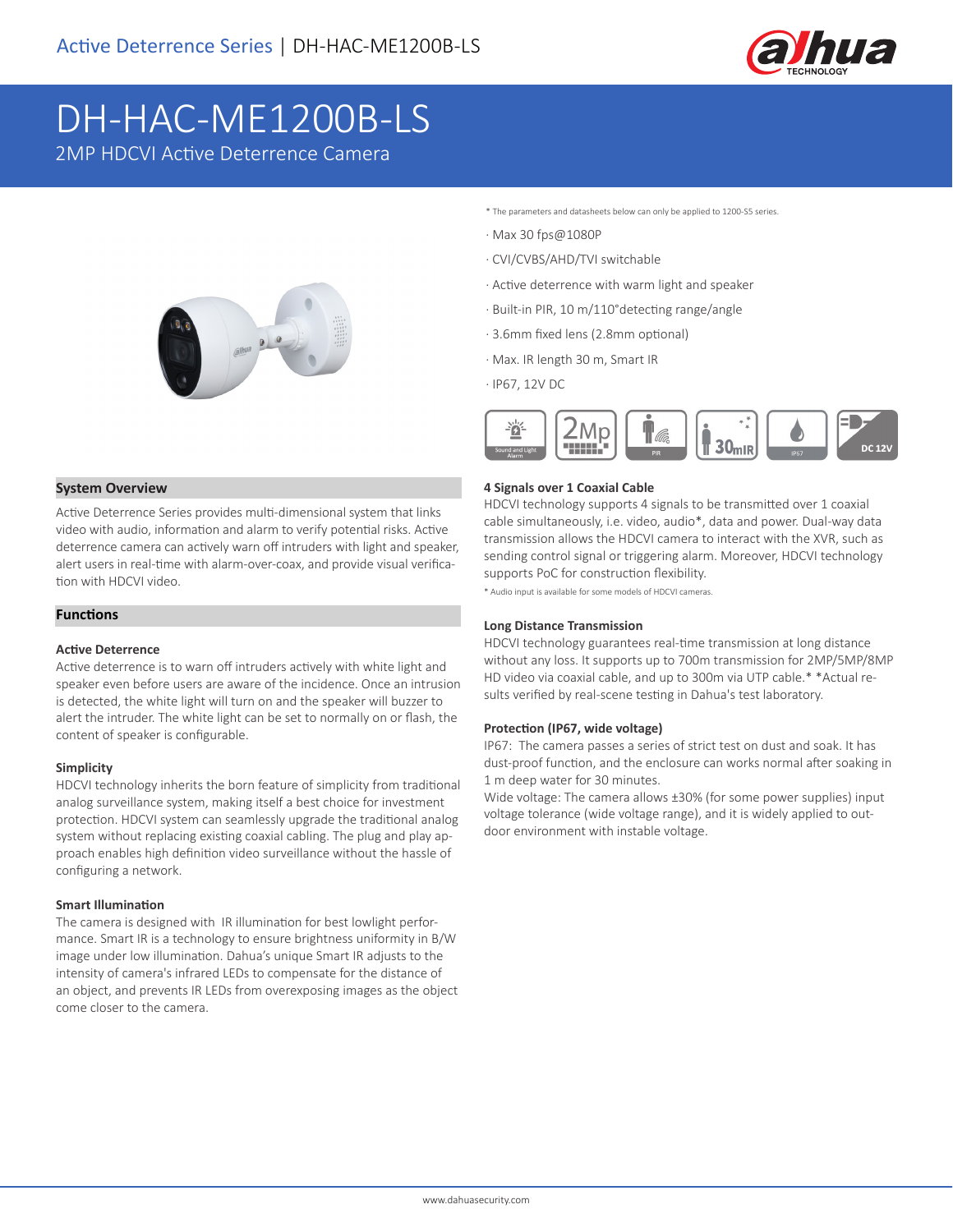# Active Deterrence Series | DH-HAC-ME1200B-LS

| <b>Technical Specification</b> |                  |                                                                                                              |                     |                               |                                         |  |
|--------------------------------|------------------|--------------------------------------------------------------------------------------------------------------|---------------------|-------------------------------|-----------------------------------------|--|
| Camera                         |                  |                                                                                                              |                     |                               |                                         |  |
| Image Sensor                   |                  | 2MP CMOS                                                                                                     |                     |                               |                                         |  |
| Max. Resolution                |                  | 1920 (H) × 1080 (V)                                                                                          |                     |                               |                                         |  |
| Pixel                          |                  | 2MP                                                                                                          |                     |                               |                                         |  |
| <b>Scanning System</b>         |                  | Progressive                                                                                                  |                     |                               |                                         |  |
| Electronic Shutter Speed       |                  | PAL: 1/25 s-1/100,000 s<br>NTSC: 1/30 s-1/100,000 s                                                          |                     |                               |                                         |  |
| Min. Illumination              |                  | 0.02 Lux/F2.0, 30 IRE, 0 Lux IR on                                                                           |                     |                               |                                         |  |
| S/N Ratio                      |                  | >65 dB                                                                                                       |                     |                               |                                         |  |
| <b>Illumination Distance</b>   |                  | 30 m (98.4 ft)                                                                                               |                     |                               |                                         |  |
| Illuminator On/Off Control     |                  | Auto                                                                                                         |                     |                               |                                         |  |
| <b>Illuminator Number</b>      |                  | 1 (IR light)                                                                                                 |                     |                               |                                         |  |
| Pan/Tilt/Rotation Range        |                  | Pan: 0°-360°<br>Tilt: 0°-90°<br>Rotation: 0°-360°                                                            |                     |                               |                                         |  |
| Lens                           |                  |                                                                                                              |                     |                               |                                         |  |
| Lens Type                      |                  | Fixed-focal                                                                                                  |                     |                               |                                         |  |
| Lens Mount                     |                  | M12                                                                                                          |                     |                               |                                         |  |
| Focal Length                   |                  | 2.8mm;3.6mm;                                                                                                 |                     |                               |                                         |  |
| Max. Aperture                  |                  | F1.6                                                                                                         |                     |                               |                                         |  |
| Field of View                  |                  | 2.8 mm: F2.0<br>3.6 mm: F2.0                                                                                 |                     |                               |                                         |  |
|                                |                  | 2.8 mm: H:100°; V: 53°; D: 120°                                                                              |                     |                               |                                         |  |
| Field of View                  |                  | 3.6 mm: H:83°; V: 44°; D: 99°                                                                                |                     |                               |                                         |  |
| Close Focus Distance           |                  | 2.8 mm: 0.6 m (2.0 ft)<br>3.6 mm: 0.8 m (2.6 ft)                                                             |                     |                               |                                         |  |
|                                | Lens             | Detect                                                                                                       | Observe             | Recognize                     | Identify                                |  |
| <b>DORI</b><br>Distance        | $2.8 \text{ mm}$ | 46.9 m<br>(153.9 ft)                                                                                         | 18.8 m<br>(61.7 ft) | 9.4 <sub>m</sub><br>(30.8 ft) | 4.7 m<br>$(15.4 \text{ ft})$            |  |
|                                | 3.6 mm           | 53.7 m<br>(176.2 ft)                                                                                         | 21.5 m<br>(70.5 ft) | 10.7 m<br>(35.1 ft)           | 5.4 <sub>m</sub><br>$(17.7 \text{ ft})$ |  |
| Video                          |                  |                                                                                                              |                     |                               |                                         |  |
| Video Frame Rate               |                  | CVI:<br>PAL: 1080p@25 fps;<br>NTSC: 1080p@30 fps<br>AHD:<br>PAL: 1080p@25 fps;<br>NTSC: 1080p@30 fps<br>TVI: |                     |                               |                                         |  |

PAL: 1080p@25 fps; NTSC: 1080p@30 fps

960 H (960 × 576/960 × 480)

CVBS: PAL: 960H; NTSC: 960H

Resolution 1080p (1920 × 1080);<br>  $CQ = 110800 + 776600 + 776600$ 

Day/Night Auto (ICR) BLC BLC/HLC/DWDR

| <b>WDR</b>                                | <b>DWDR</b>                                                                                                                                                                                                                                                    |  |  |
|-------------------------------------------|----------------------------------------------------------------------------------------------------------------------------------------------------------------------------------------------------------------------------------------------------------------|--|--|
| <b>White Balance</b>                      | Auto/Area WB                                                                                                                                                                                                                                                   |  |  |
| <b>Gain Control</b>                       | Auto                                                                                                                                                                                                                                                           |  |  |
| <b>Noise Reduction</b>                    | 2D <sub>NR</sub>                                                                                                                                                                                                                                               |  |  |
| <b>Smart Illumination</b>                 | Yes                                                                                                                                                                                                                                                            |  |  |
| Mirror                                    | Yes                                                                                                                                                                                                                                                            |  |  |
| Privacy Masking                           | Off/On (8area, rectangle)                                                                                                                                                                                                                                      |  |  |
| <b>PIR</b>                                |                                                                                                                                                                                                                                                                |  |  |
| <b>Detection Mode</b>                     | Pyroelectric infrared sensor                                                                                                                                                                                                                                   |  |  |
| Max. Detection Range                      | 10 m (32.8 ft), 110°                                                                                                                                                                                                                                           |  |  |
| <b>Recommended Installation</b><br>Height | 2.2 m-3 m (7.2 ft-9.8 ft)                                                                                                                                                                                                                                      |  |  |
| <b>Recommended Working</b><br>Temperature | -10 °C to 50 °C (14 °F to 122 °F)                                                                                                                                                                                                                              |  |  |
| Active Deterrence                         |                                                                                                                                                                                                                                                                |  |  |
| White Light Warning                       | lighting/flash;<br>Alert Duration:5 s-60 s;<br>flash Freq: low/medium/high                                                                                                                                                                                     |  |  |
| Sound Warning                             | Audio 1/2/3;<br>Volume: high/medium/low; duration: 5s-60s; 110 dB                                                                                                                                                                                              |  |  |
| Certifications                            |                                                                                                                                                                                                                                                                |  |  |
| Certifications                            | CE (EN55032:2015, EN61000-3-2:2014, EN61000-<br>3-3:2013, EN55024:2010+A1:2015, EN55035:2017,<br>EN50130-4:2011+A1:2014)<br>FCC (CFR 47 FCC Part 15 subpartB, ANSI C63.4-2014)<br>UL (UL60950-1+CAN/CSA C22.2 No.60950-1)<br>IEC 62368-1:2014 (Second Edition) |  |  |
| Port                                      |                                                                                                                                                                                                                                                                |  |  |
| Video Output                              | Video output choices of CVI/TVI/AHD/CVBS by one<br><b>BNC</b> port                                                                                                                                                                                             |  |  |
| Power                                     |                                                                                                                                                                                                                                                                |  |  |
| Power Supply                              | DC12 V±30%                                                                                                                                                                                                                                                     |  |  |
| Power Consumption                         | Max 4.9 W (12 V DC, IR on)                                                                                                                                                                                                                                     |  |  |
| Environment                               |                                                                                                                                                                                                                                                                |  |  |
| <b>Operating Temperature</b>              | -40 °C to +60 °C (-40 °F to 140 °F); < 95% (non-con-<br>densation)                                                                                                                                                                                             |  |  |
| Storage Temperature                       | -40 °C to +60 °C (-40 °F to 140 °F); < 95% (non-con-<br>densation)                                                                                                                                                                                             |  |  |
| Protection                                | <b>IP67</b>                                                                                                                                                                                                                                                    |  |  |
| Structure                                 |                                                                                                                                                                                                                                                                |  |  |
| Casing                                    | Cover: Metal<br>Rear: Plastic                                                                                                                                                                                                                                  |  |  |
| <b>Camera Dimensions</b>                  | 164.2 mm × 72.4 mm × 83.0mm (6.46" × 2.85" × 3.27")                                                                                                                                                                                                            |  |  |
| Net Weight                                | 0.27 kg (0.60 lb)                                                                                                                                                                                                                                              |  |  |
| Gross Weight                              | 0.41 Kg (0.90 lb)                                                                                                                                                                                                                                              |  |  |